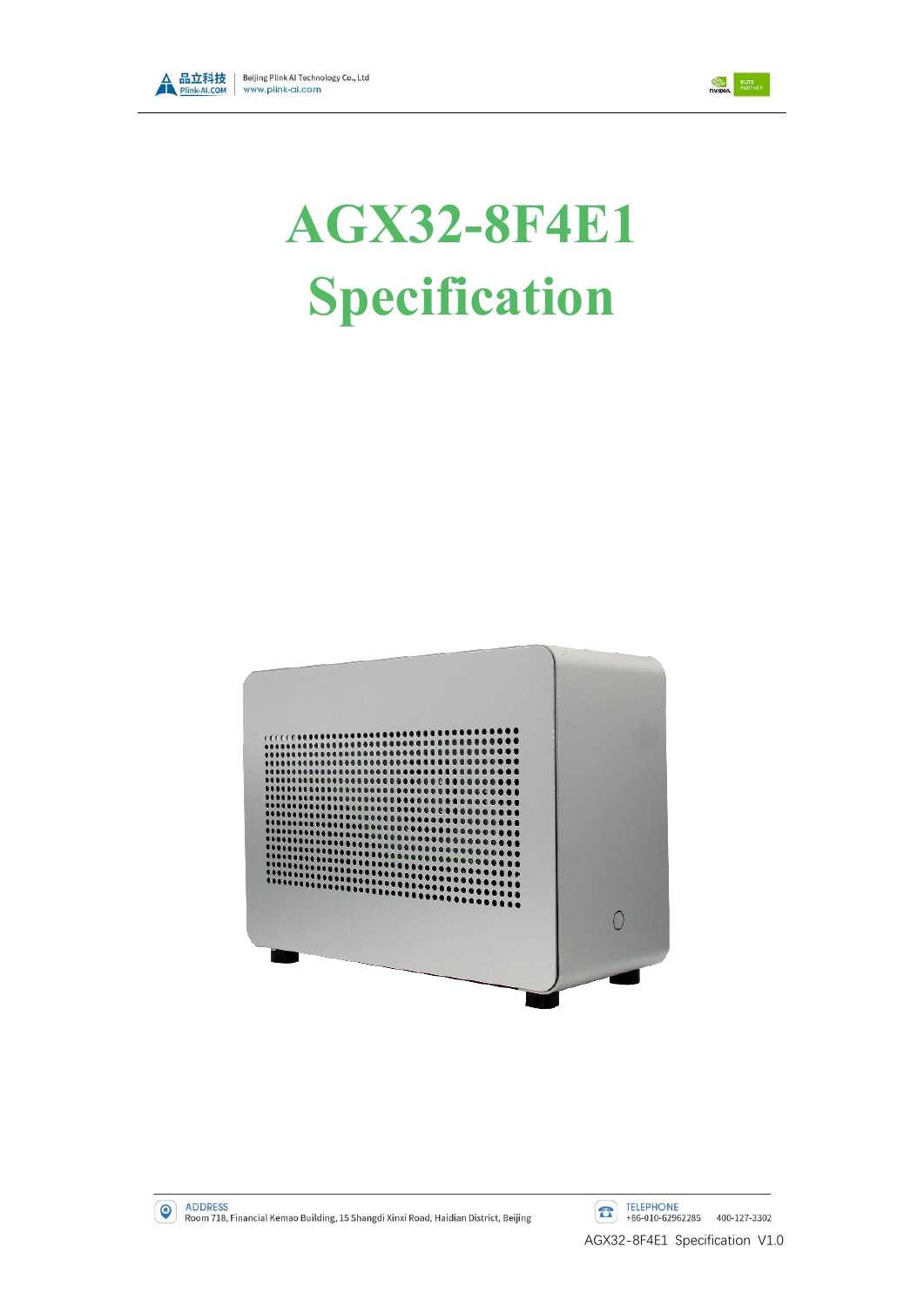





Electronic components and circuits are very sensitive to electrostatic discharge, although the company will do anti-static protection design on the main interface of the board when designing circuit board products, but it is difficult to do anti-static safety protection for all components and circuits. Therefore, it is recommended to follow ESD safety precautions when handling any circuit board component. ESD protection measures include but are not limited to the following:

➢ During transportation or storage, place the card in an ESD bag and do not take it out until installation.

➢ Release the static electricity before touching the board. Wear a discharge grounding wrist strap.

- ➢ Operate the circuit board only in electrostatic discharge safety area.
- ➢ Avoid moving circuit boards in carpeted areas.
- ➢ Avoid direct contact with electronic components on the board by edge contact.



I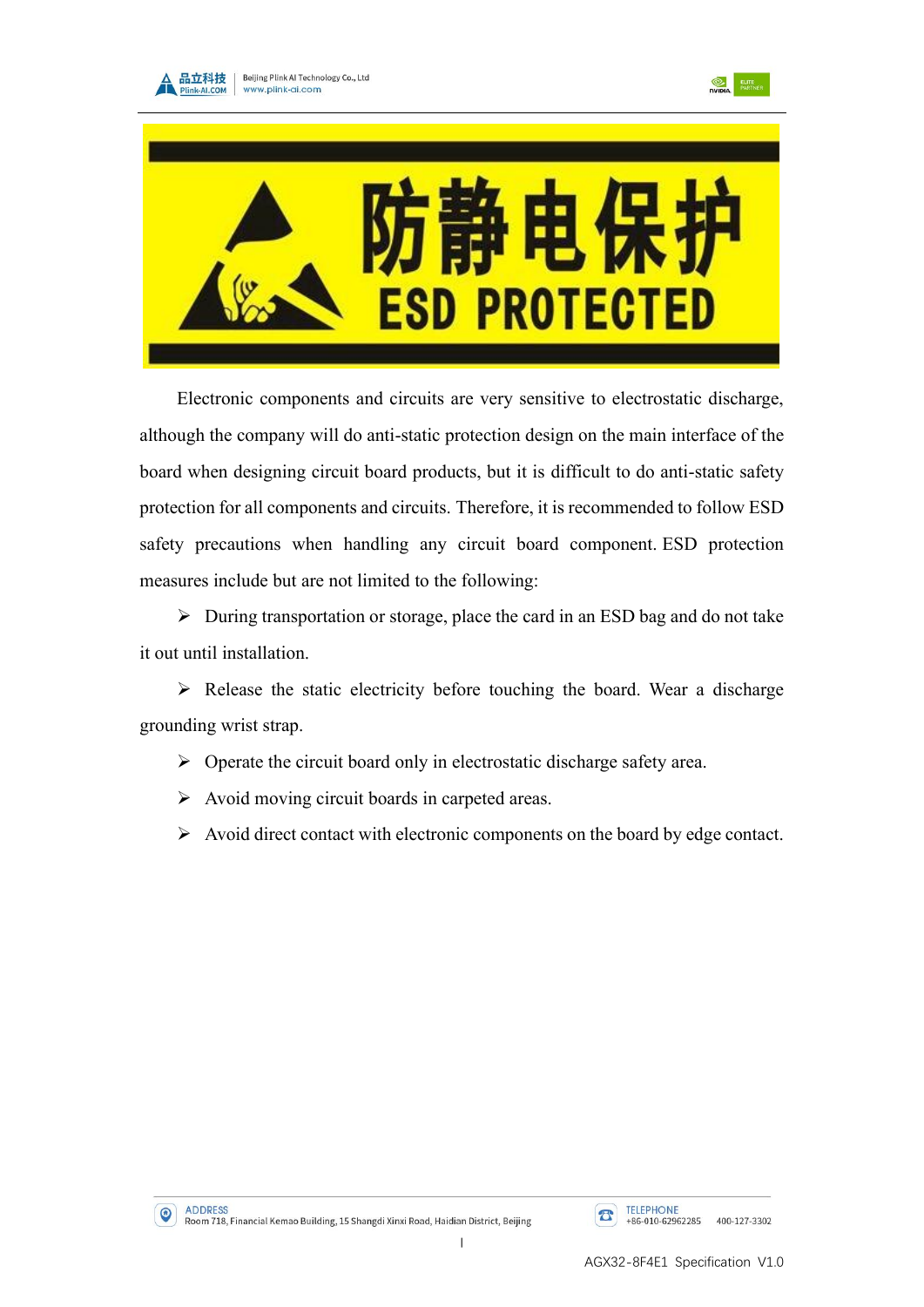



# **Table of Contents**

| Chapter 2. External interface function and location3 |  |
|------------------------------------------------------|--|
|                                                      |  |
|                                                      |  |
|                                                      |  |
|                                                      |  |
|                                                      |  |
|                                                      |  |

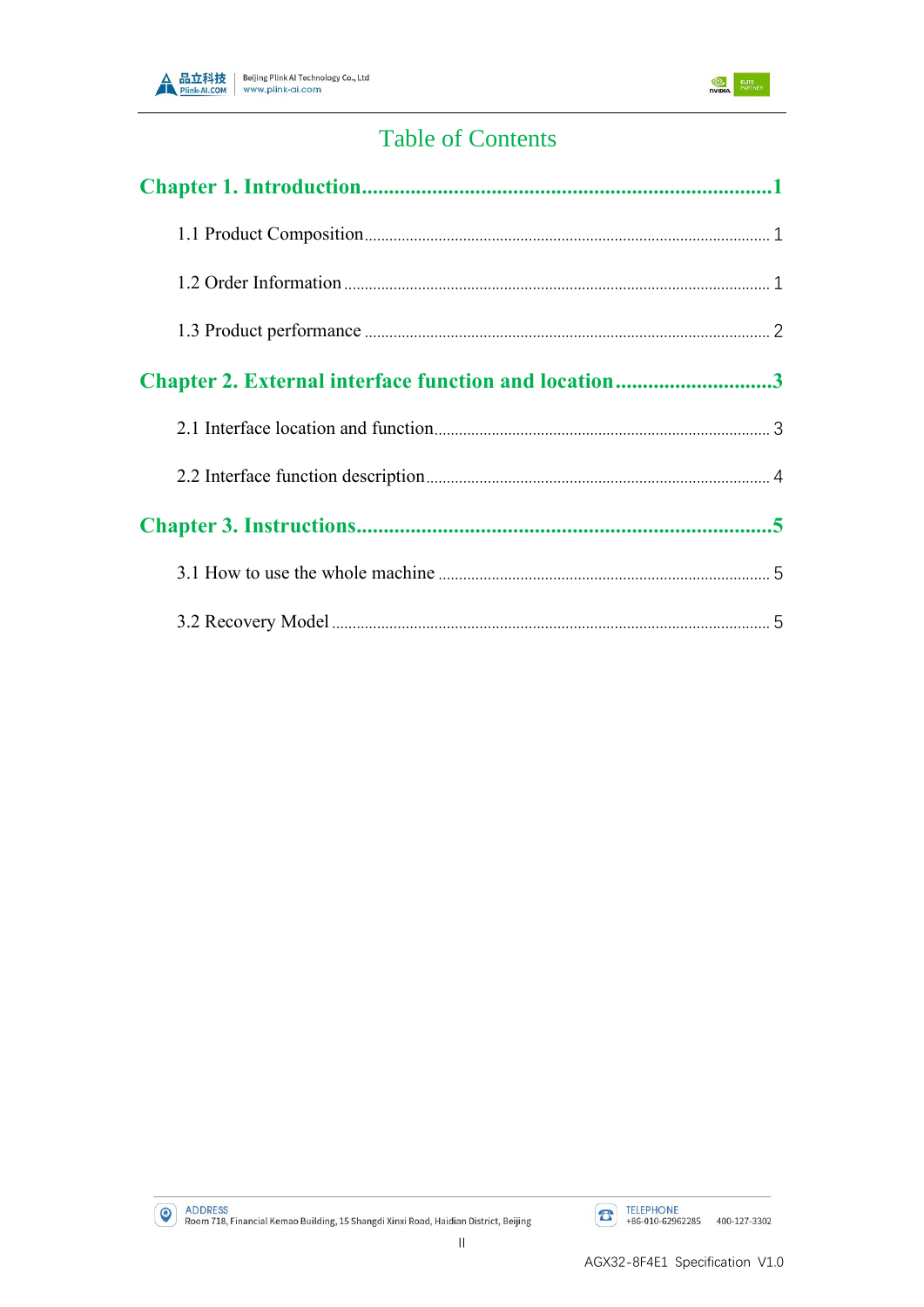

## <span id="page-3-0"></span>**Chapter 1. Introduction**

The AGX32-8F4E1 hardware platform is an ITX-type computing platform that combines the energy-efficient NVIDIA® Jetson™ AGX Xavier core module and the AI-enabled NVIDIA RTX 6000 GPU. Direct access to the NVIDIA Clara AGX development kit. The development kit comes with end-to-end reference applications for sensor processing, image reconstruction, AI and visualization, which can help developers get started quickly and reduce overall development time. All necessary libraries and components are pre-selected to enable an out-of-the-box software development environment. Each reference application utilizes the necessary IO components and drivers to move data and feed it into the processing pipeline on the RTX 6000 GPU, providing a functionally tested data path setup.

#### <span id="page-3-1"></span>**1.1 Product Composition**

| <b>COMPONENTS</b>               | <b>FUNCTION</b>            |
|---------------------------------|----------------------------|
| <b>NVIDIA RTX 6000</b>          | Discrete GPU               |
| <b>NVIDIA Jetson AGX Xavier</b> | CPU, GPU and IO processing |
| 512G NVME SSD                   | Removable storage          |
| <b>Y-C8</b>                     | Develop system board       |

## <span id="page-3-2"></span>**1.2 Order Information**

| Model        | <b>Function</b>                                                       |  |  |
|--------------|-----------------------------------------------------------------------|--|--|
| $AGX32-$     | Vertical AI industrial computer with NVIDIA® Jetson <sup>TM</sup> AGX |  |  |
| <b>8F4E1</b> | Xavier series core modules                                            |  |  |

Taobao Store Address: <https://shop333807435.taobao.com/>

Jingdong Store Address: <https://mall.jd.com/index-11467104.html?from=pc>

Ali International Station Address: <https://plink-ai.en.alibaba.com/>

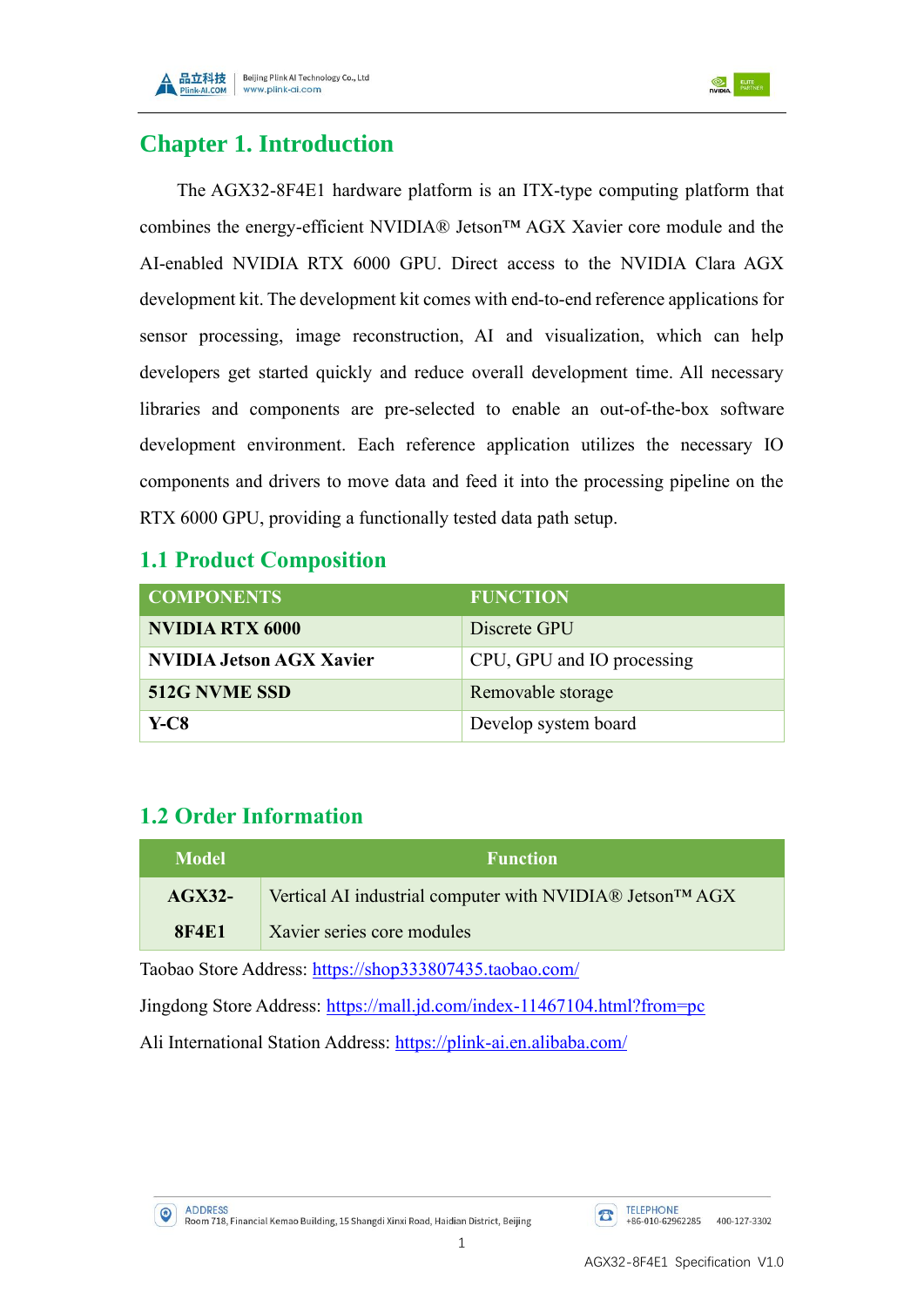



## <span id="page-4-0"></span>**1.3 Product performance**

| <b>CPU</b>                       |                   | 8-core Carmel ARM $\&$ v8.2             |
|----------------------------------|-------------------|-----------------------------------------|
|                                  |                   | 64-bit CPU,8MB L2+4MB L3                |
| <b>CPU Memory</b>                |                   | 64GB 256Bit LPDDR4x1                    |
|                                  |                   | 136.5GB/s                               |
|                                  | RTX6000           | 4608-core NVIDIA Turing ™               |
| <b>GPU</b>                       |                   | GPU with 576 Tensor Cores               |
|                                  | Jetson AGX Xavier | 512-core Volta GPU with                 |
|                                  |                   | 64 Tensor Cores                         |
| <b>GPU Memory</b>                | <b>RTX 6000</b>   | 24GB GDDR6 with ECC                     |
| <b>GPU FP32 peak performance</b> | <b>RTX6000</b>    | 16.3TFLOPS                              |
| <b>GPU INT8 peak performance</b> | <b>RTX6000</b>    | 206.1TOPS                               |
|                                  | Jetson AGX Xavier | 32GB eMMC 5.1                           |
| <b>Storage</b>                   | Removable SSD     | 512 GB NVME SSD                         |
| <b>Integrated power supply</b>   |                   | 450W                                    |
| Encode                           | Jetson AGX Xavier | Up to $2x 1000 MP/sec$                  |
|                                  | <b>RTX 6000</b>   | Up to 1000MP/sec                        |
|                                  | Jetson AGX Xavier | Up to $2x$ 1500 MP/sec                  |
| <b>Decode</b>                    | <b>RTX 6000</b>   | Up to 1500MP/sec                        |
| <b>SIZE</b>                      |                   | $335$ mm $\times$ 257mm $\times$ 146 mm |
| Weight                           |                   | 5500g                                   |

| <b>INPUT/OUTPUT</b>                                                                                                                 |                   |       |  |
|-------------------------------------------------------------------------------------------------------------------------------------|-------------------|-------|--|
| <b>RTX 6000</b>                                                                                                                     | <b>RTX 6000</b>   | x1    |  |
| PCIe Gen $4 \times 8$ 128Gb/s                                                                                                       | Jetson AGX Xavier | x1    |  |
| <b>USB 3.1 Gen 2</b>                                                                                                                |                   | x1    |  |
| USB 2.0                                                                                                                             |                   | x1    |  |
| 1Gb/s Ethernet RJ45                                                                                                                 |                   | $x^2$ |  |
| SD Card                                                                                                                             |                   | x1    |  |
| HDMI 2.0 output                                                                                                                     | Jetson AGX Xavier |       |  |
| DisplayPort output                                                                                                                  | <b>RTX 6000</b>   |       |  |
| Note: The Jetson AGX Xavier GPU and multimedia codecs cannot be used<br>simultaneously with the RTX 6000 GPU and multimedia codecs. |                   |       |  |

ADDRESS<br>Room 718, Financial Kemao Building, 15 Shangdi Xinxi Road, Haidian District, Beijing

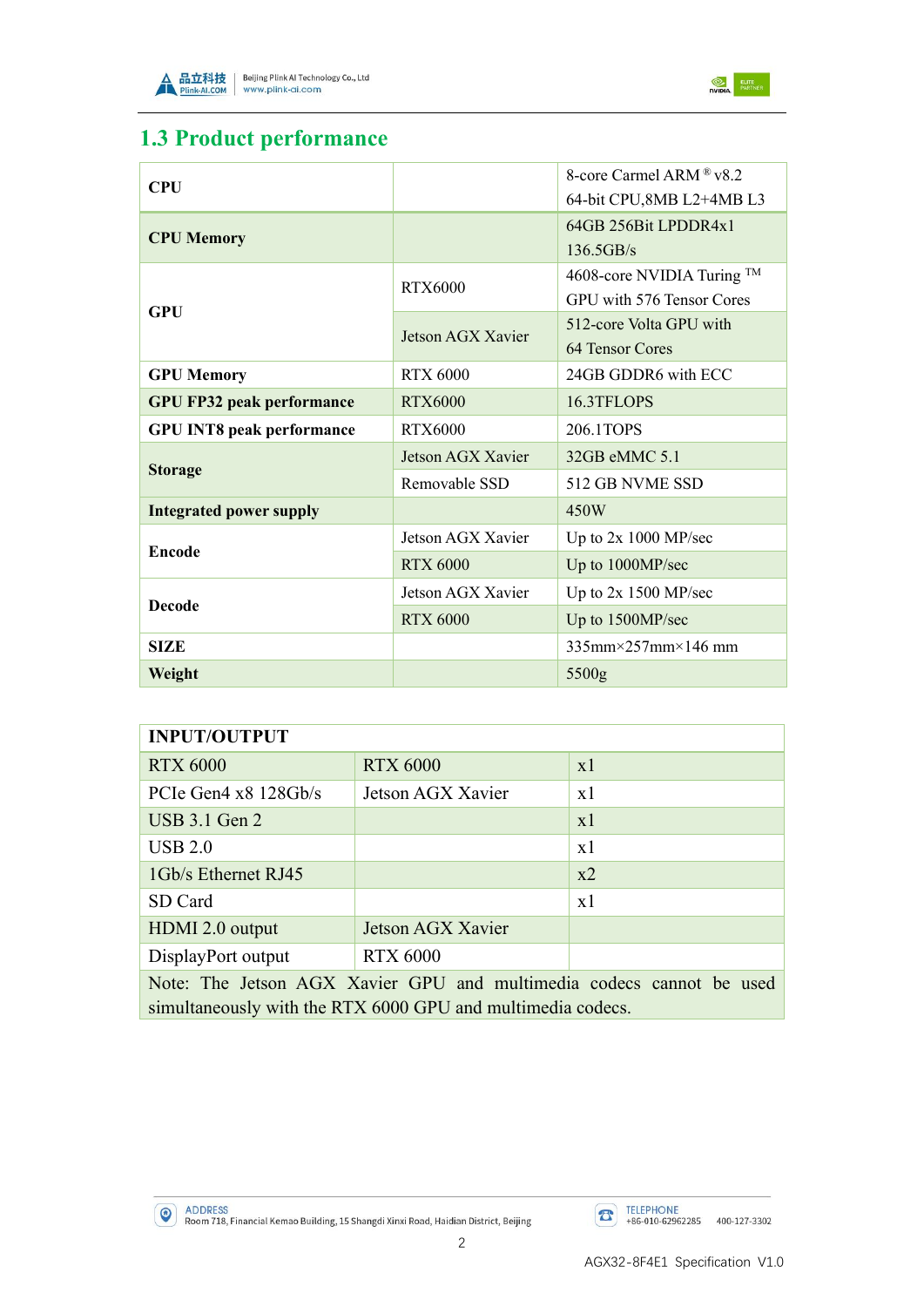

<span id="page-5-0"></span>

### <span id="page-5-1"></span>**2.1 Interface location and function**



8F4E1 背面接口指示图















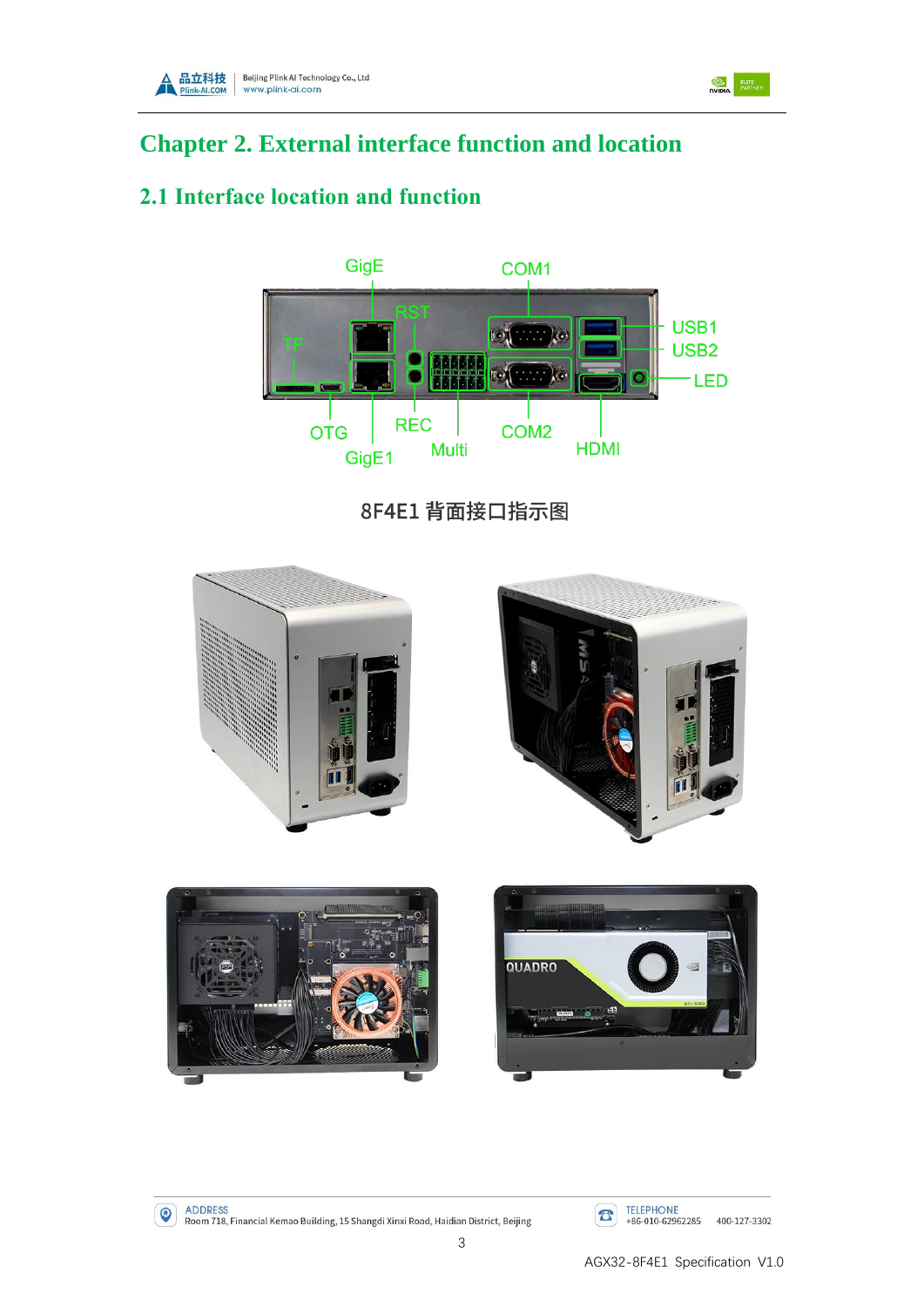



# <span id="page-6-0"></span>**2.2 Interface function description**

| Connector              |                                                                                                                                                                                                                                                                                                                                                                                                                                                                                                                                                                                                 |                                                                 | <b>Function</b> |                                                                                        |
|------------------------|-------------------------------------------------------------------------------------------------------------------------------------------------------------------------------------------------------------------------------------------------------------------------------------------------------------------------------------------------------------------------------------------------------------------------------------------------------------------------------------------------------------------------------------------------------------------------------------------------|-----------------------------------------------------------------|-----------------|----------------------------------------------------------------------------------------|
| USB1                   |                                                                                                                                                                                                                                                                                                                                                                                                                                                                                                                                                                                                 |                                                                 |                 | Type A USB3.0 standard connector, supports USB3.1 function, and is backward compatible |
| USB <sub>2</sub>       |                                                                                                                                                                                                                                                                                                                                                                                                                                                                                                                                                                                                 | Type A USB3.0 standard connector, only supports USB2.0 function |                 |                                                                                        |
| <b>LED</b>             | Power Indicator                                                                                                                                                                                                                                                                                                                                                                                                                                                                                                                                                                                 |                                                                 |                 |                                                                                        |
| <b>HDMI</b>            |                                                                                                                                                                                                                                                                                                                                                                                                                                                                                                                                                                                                 | Type A HDMI display output interface                            |                 |                                                                                        |
| COM1                   | DB9 connector, RS232 level standard interface, corresponding device file name:<br>/dev/ttyTHS1                                                                                                                                                                                                                                                                                                                                                                                                                                                                                                  |                                                                 |                 |                                                                                        |
| COM <sub>2</sub>       | DB9 connector, RS232 level standard interface, corresponding device file name:<br>/dev/ttyTHS0                                                                                                                                                                                                                                                                                                                                                                                                                                                                                                  |                                                                 |                 |                                                                                        |
| <b>REC</b>             | Recover button (If you enter the recovery mode, you need to press and hold the recover button<br>before powering on the system, and then power on the system)                                                                                                                                                                                                                                                                                                                                                                                                                                   |                                                                 |                 |                                                                                        |
| <b>RST</b>             | Reset button                                                                                                                                                                                                                                                                                                                                                                                                                                                                                                                                                                                    |                                                                 |                 |                                                                                        |
| $GigE \setminus GigE1$ | 10/100/1000M self-adaptive RJ45 network interface, GigE is optional, please contact sales                                                                                                                                                                                                                                                                                                                                                                                                                                                                                                       |                                                                 |                 |                                                                                        |
| <b>OTG</b>             | Type B Micro USB interface, used with the OTG function output of the programming system                                                                                                                                                                                                                                                                                                                                                                                                                                                                                                         |                                                                 |                 |                                                                                        |
| TF                     | Micro TF slot                                                                                                                                                                                                                                                                                                                                                                                                                                                                                                                                                                                   |                                                                 |                 |                                                                                        |
| Multi                  | Multifunctional IO interface<br>Pin<br>Signal<br>Signal<br>Pin<br>3.3V<br>$\mathbf{1}$<br>$\overline{2}$<br>$CAN1_H$<br><b>GND</b><br>$CAN1_L$<br>3<br>4<br><b>GND</b><br>GPIO08<br>5<br>6<br>CAN <sub>0_H</sub><br>GPIO09<br>8<br>7<br>9<br>CAN0 L<br>GPIO17<br>10<br><b>GND</b><br>GPIO27(PWM)<br>11<br>12<br>The sequence of interface signal pins is shown in the figure below.<br>GPIO08 The mapping number in the system is: 256<br>GPIO09 The mapping number in the system is: 257<br>GPIO17 The mapping number in the system is: 417<br>GPIO27 The mapping number in the system is: 393 |                                                                 |                 |                                                                                        |

ADDRESS<br>Room 718, Financial Kemao Building, 15 Shangdi Xinxi Road, Haidian District, Beijing